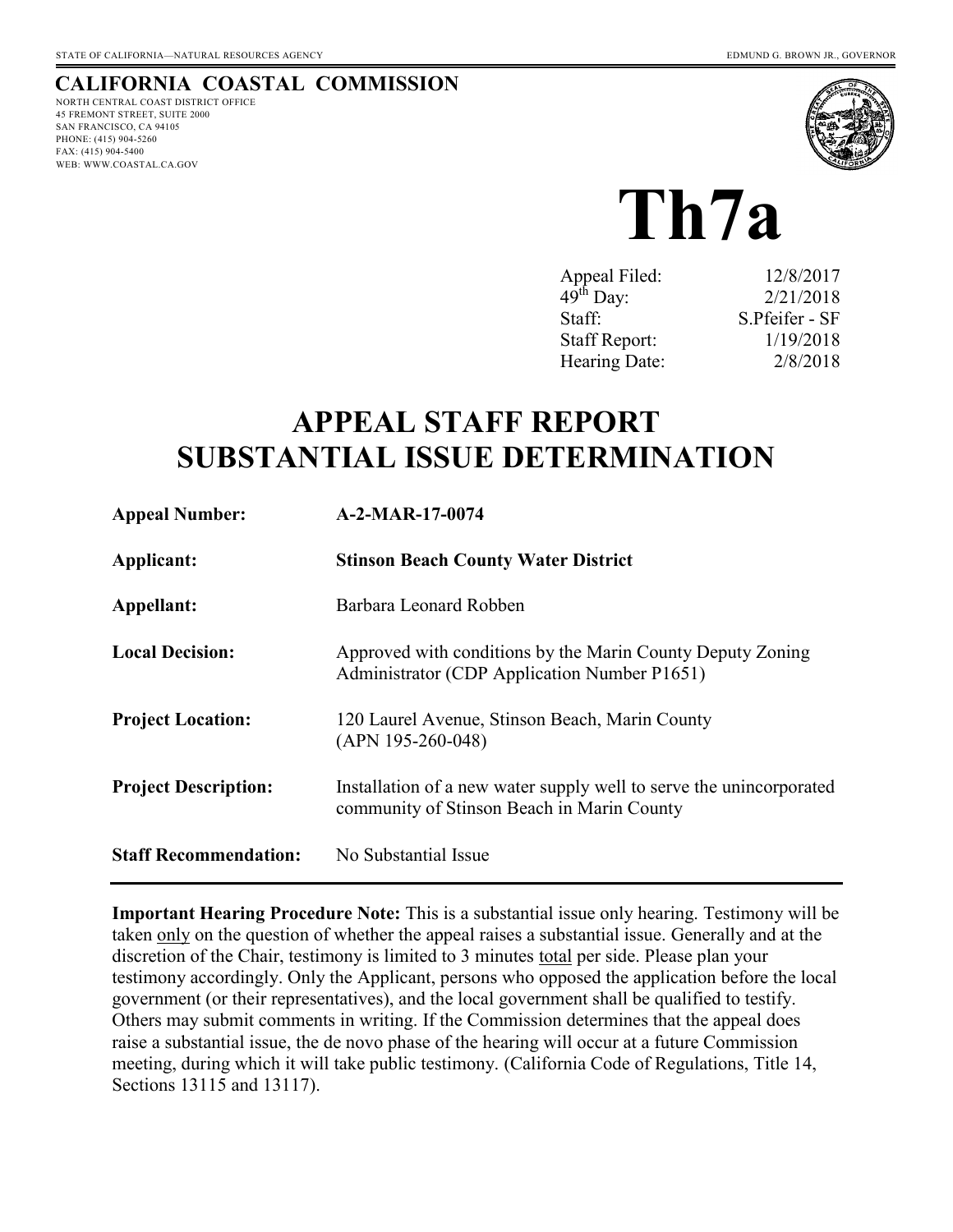# **SUMMARY OF STAFF RECOMMENDATION**

Marin County approved a coastal development permit (CDP) to allow for the installation of a new water supply well on the Stinson Beach County Water District's (SBCWD) property at 120 Laurel Avenue in Stinson Beach, Marin County. The well is intended to supply water to serve water users in the unincorporated community of Stinson Beach.

The Appellant contends the County-approved well does not meet the LCP provisions regarding siting new wells, including because the well is not buffered per the LCP's requirements. Specifically, the Appellant alleges that because the area within 100 feet of the well extends onto her property for a distance of 66 feet, that this will place "an encumbrance on the uses" allowed on her land.

After reviewing the local record, Commission staff recommends that the Commission find that the County's CDP action does not raise a substantial issue with respect to the County-approved well's conformance with the Marin County LCP. Specifically, the LCP requires wells to be located at least 100 feet from property lines, or a finding shall be made that no development constraints are placed on neighboring properties if they are closer than 100 feet. In this case, the County-approved well is located approximately 34 feet from the Applicant's property line. In makings its LCP consistency findings on this point, the County generally found that this well would not impact potential development on the Appellant's property, but the findings on this point were more implicit than explicit with respect to uses other than wells and septic development. However, further discussions with the County and review of the record provided indicate that locating the well at the proposed location would not further constrain the Appellant's development potential beyond the already-existing natural site constraints. And the County has written a letter to the Appellant for the record that states as much. The 66-foot area to which the Appellant refers is steeply sloped and heavily vegetated and as a result independently limits what could appropriately be developed there. Staff believes that the intent of the LCP policies in this regard is adequately respected by the County's action, and that the development can be found compatible with the LCP policies regarding the siting and design of wells.

As a result, staff recommends that the Commission determine that the appeal contentions do not raise a substantial issue with respect to the grounds on which the appeal has been filed, and that the Commission decline to take jurisdiction over the CDP for this project. The single motion necessary to implement this recommendation is found on page 4 below.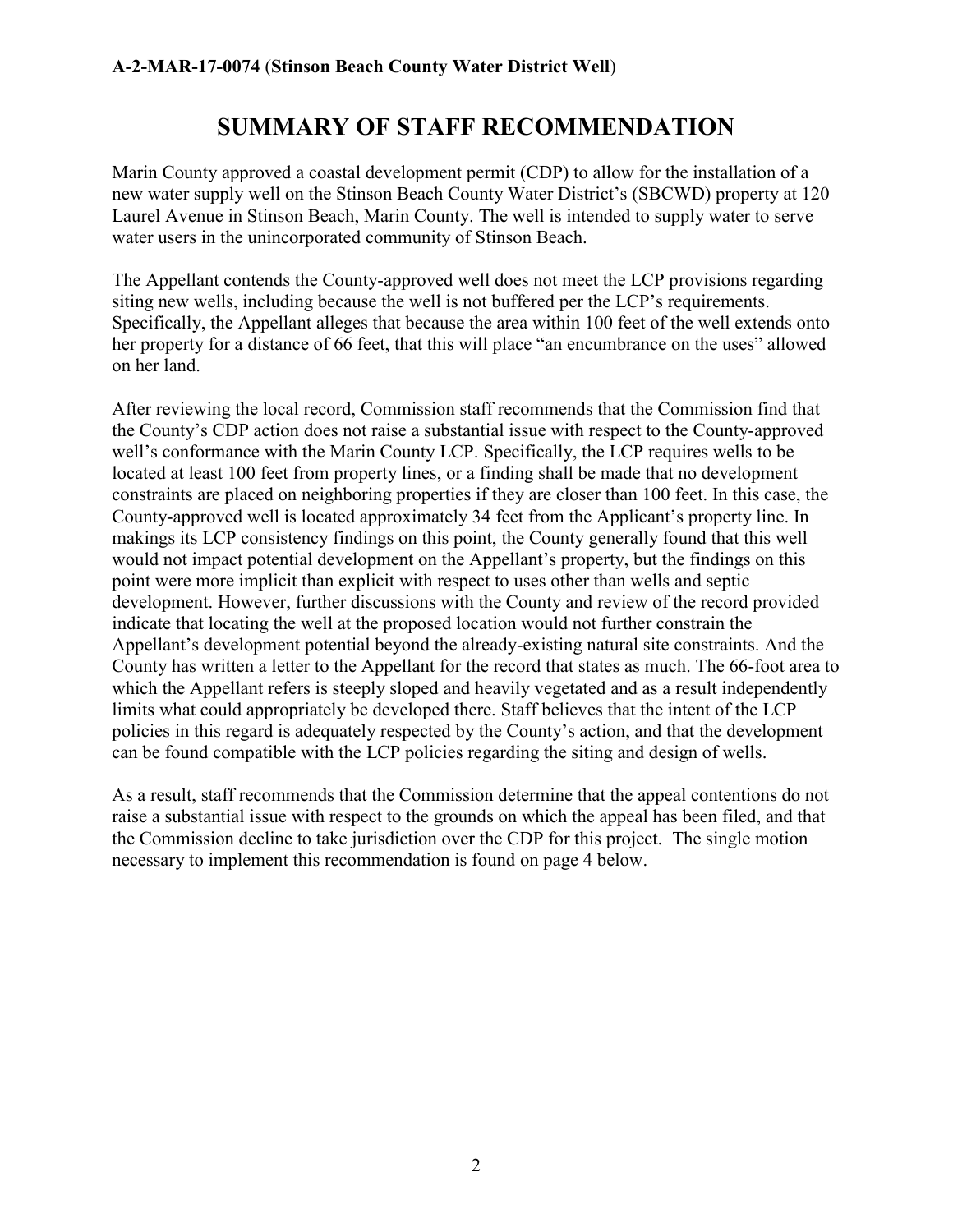# **TABLE OF CONTENTS**

## **APPENDICES**

Appendix A – Substantive File Documents Appendix B – Staff Contact with Agencies and Groups

## **[EXHIBITS](https://documents.coastal.ca.gov/reports/2018/2/th7a/th7a-2-2018-exhibits.pdf)**

[Exhibit 1 – Project Location Map](https://documents.coastal.ca.gov/reports/2018/2/th7a/th7a-2-2018-exhibits.pdf)  Exhibit 2 – [County-Approved Project Plans](https://documents.coastal.ca.gov/reports/2018/2/th7a/th7a-2-2018-exhibits.pdf)  [Exhibit 3 – County's Final Local CDP Action Notice](https://documents.coastal.ca.gov/reports/2018/2/th7a/th7a-2-2018-exhibits.pdf)  Exhibit 4 – [Appeal of Marin County's CDP Approval](https://documents.coastal.ca.gov/reports/2018/2/th7a/th7a-2-2018-exhibits.pdf)  Exhibit 5 – [Marin County's Final Approving Resolution \(17-124\)](https://documents.coastal.ca.gov/reports/2018/2/th7a/th7a-2-2018-exhibits.pdf)  [Exhibit 6 – Marin County Letter of January 5, 2018](https://documents.coastal.ca.gov/reports/2018/2/th7a/th7a-2-2018-exhibits.pdf)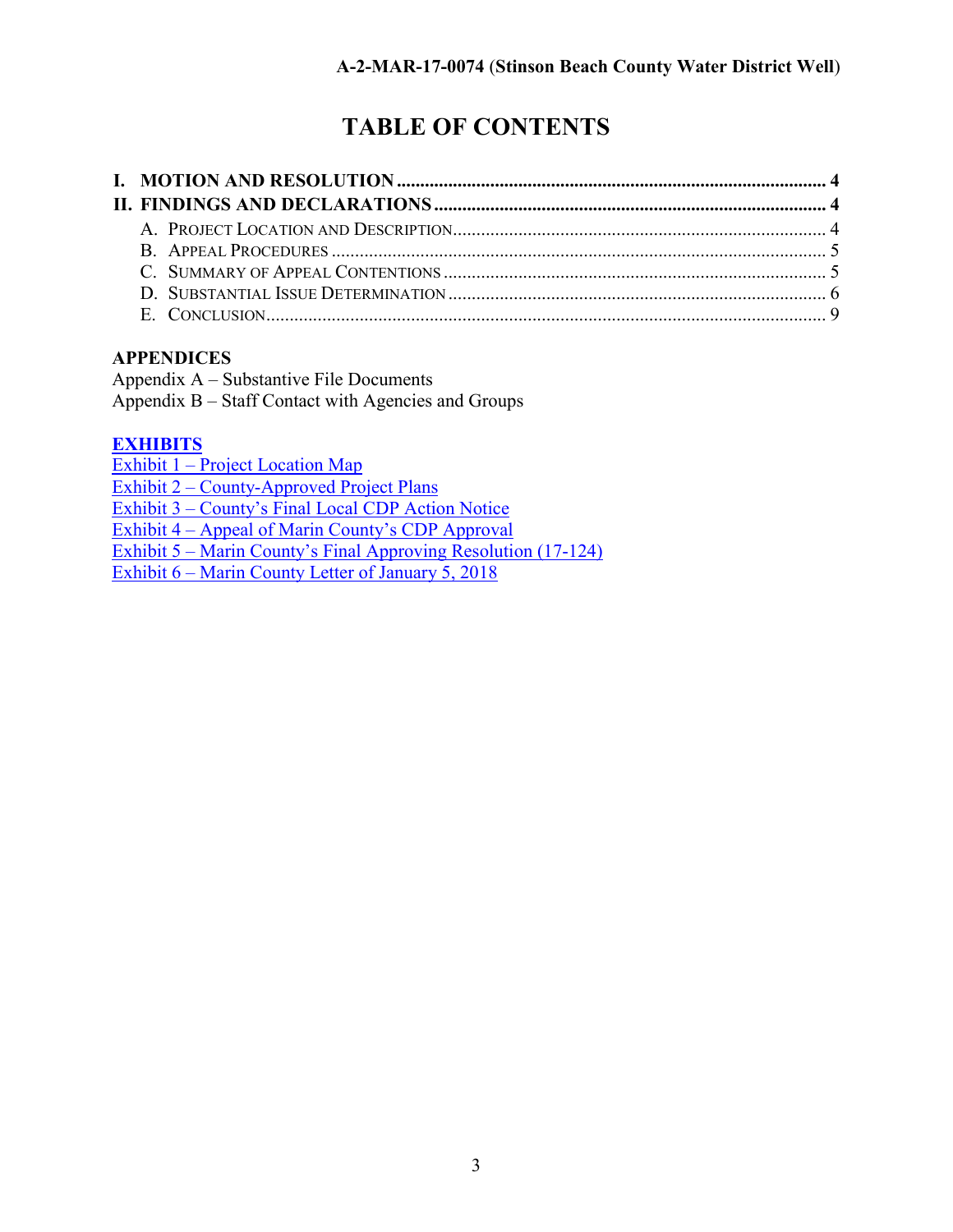# **I. MOTION AND RESOLUTION**

Staff recommends that the Commission determine that **no substantial issue** exists with respect to the grounds on which the appeal was filed. A finding of no substantial issue would mean that the Commission will not hear the application de novo and that the local action will become final and effective. To implement this recommendation, staff recommends a **YES** vote on the following motion. Passage of this motion will result in a finding of No Substantial Issue and the local action will become final and effective. The motion passes only by affirmative vote of a majority of the Commissioners present.

*Motion: I move that the Commission determine that Appeal Number A-2-MAR-17-0074 raises no substantial issue with respect to the grounds on which the appeal has been filed under Section 30603, and I recommend a yes vote.* 

*Resolution: The Commission finds that Appeal Number A-2-MAR-17-0074 does not present a substantial issue with respect to the grounds on which the appeal has been filed under Section 30603 of the Coastal Act regarding consistency with the certified Local Coastal Program and/or the public access and recreation policies of the Coastal Act.* 

# **II. FINDINGS AND DECLARATIONS**

The Commission finds and declares as follows:

## **A. PROJECT LOCATION AND DESCRIPTION**

The County-approved project authorizes the installation of a new water well on the Stinson Beach County Water District's (SBCWD) property at 120 Laurel Avenue in Stinson Beach in Marin County. The well would be installed at the site of an already-present test well at the SBCWD's Laurel Avenue Water Treatment Plant (APN 195-260-048) (**Exhibit 1**). The Laurel Avenue Water Treatment Plant is surrounded by residential development to the south, west, and north, and by open space to the east. See **Exhibit 1** for project location information.

As depicted in the County-approved project plans (**Exhibit 2**), the well would be installed in the location of the currently-installed test well and would have the following setbacks from adjacent property lines: more than 100 feet from the northern adjacent residential property, 99 feet from the western adjacent residential property, approximately 100 feet from the southern adjacent residential parcel, and 34 feet from the eastern parcel that is primarily open space. The parcel to the east is the Appellant's land, a 9-acre parcel mostly containing open space and one residence, which is situated in the northern portion of the parcel, approximately 400 feet to the north of the well location. The new water well would provide the Stinson Beach County Water District with additional operational flexibility and reliability during peak demand periods or drought and dry seasons for service to its unincorporated Stinson Beach water users. The proposed well is not intended to, nor will it in fact, increase overall capacity to support new development in the area.

On November 16, 2017, the Marin County Deputy Zoning Administrator approved coastal development permit (CDP) P1651 for the above-described project. The County's notice of final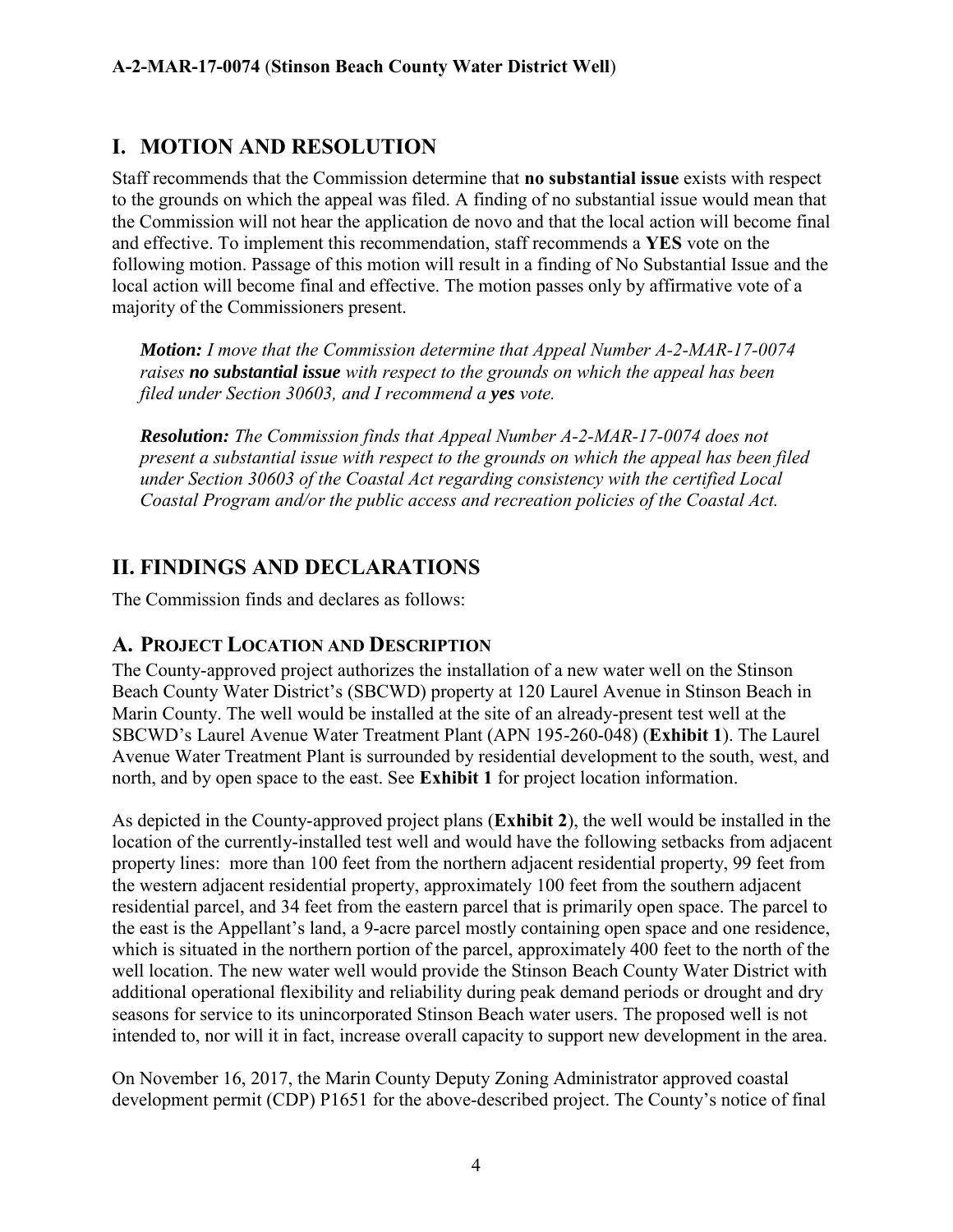local action and resolution was received in the Coastal Commission's North Central Coast District office on December 1, 2017 (**Exhibit 3 and 5**). The Coastal Commission's ten-working day appeal period for this action began on December 4, 2017 and concluded at 5 p.m. on December 15, 2017. One valid appeal, from Barbara Leonard Robben, was timely received (see below and see **Exhibit 4**).

# **B. APPEAL PROCEDURES**

Coastal Act Section 30603 provides for the appeal to the Coastal Commission of certain CDP decisions in jurisdictions with certified LCPs. The following categories of local CDP decisions are appealable: (a) approval of CDPs for development that is located (1) between the sea and the first public road paralleling the sea or within 300 feet of the inland extent of any beach or of the mean high tide line of the sea where there is no beach, whichever is the greater distance, (2) on tidelands, submerged lands, public trust lands, within 100 feet of any wetland, estuary, or stream, or within 300 feet of the top of the seaward face of any coastal bluff, and (3) in a sensitive coastal resource area if the allegation on appeal is that the development is not in conformity with the implementing actions of the certified LCP; or (b) for counties, approval of CDPs for development that is not designated as the principal permitted use under the LCP. In addition, any local action (approval or denial) on a CDP for a major public works project (including a publicly financed recreational facility and/or a special district development) or an energy facility is appealable to the Commission. The County's approval is appealable because the approved development is not the principal permitted use as designated by the LCP.

The grounds for appeal under Section 30603 are limited to allegations that the development does not conform to the certified LCP or to the public access policies of the Coastal Act. Section 30625(b) of the Coastal Act requires the Commission to conduct a de novo CDP hearing on an appealed project unless a majority of the Commission finds that "no substantial issue" is raised by such allegations. Under Section 30604(b), if the Commission conducts a de novo hearing and ultimately approves a CDP for a project, the Commission must find that the approved development is in conformity with the certified LCP. If a CDP is approved for a project that is located between the nearest public road and the sea or the shoreline of any body of water located within the coastal zone, Section 30604(c) also requires an additional specific finding that the development is in conformity with the public access and recreation policies of Chapter 3 of the Coastal Act. This project is not located between the nearest public road and the sea, and thus the additional public access and recreation finding is not needed if the Commission were to approve a project following a de novo hearing.

The only persons qualified to testify before the Commission on the substantial issue question are the Applicant, persons who made their views known before the local government (or their representatives), and the local government. Testimony from other persons regarding substantial issue must be submitted in writing. Any person may testify during the de novo CDP determination stage of an appeal.

# **C. SUMMARY OF APPEAL CONTENTIONS**

The Appellant, Barbara Leonard Robben, contends that the County-approved well is not adequately buffered from her property line, that the area within 100 feet of the well spills over onto her property (which is adjacent to the Water District's property), and that the well location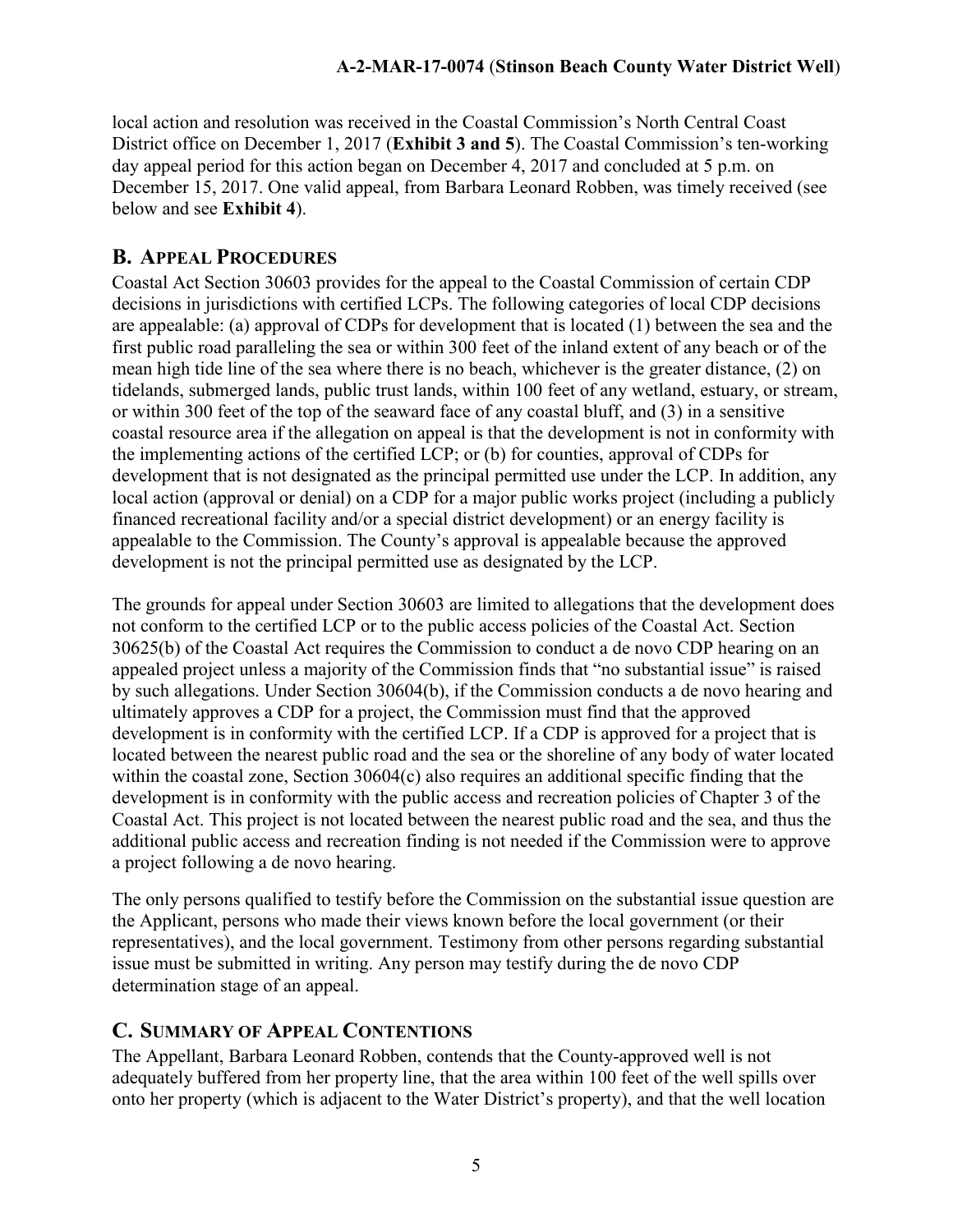may place restrictions on the further development of her land. Please see **Exhibit 4** for the full appeal document.

#### **D. SUBSTANTIAL ISSUE DETERMINATION**

#### **Substantial Issue Background**

The term "substantial issue" is not defined in the Coastal Act or in its implementing regulations. In previous decisions on appeals, the Commission has generally been guided by the following factors in making substantial issue determinations: the degree of factual and legal support for the local government's decision; the extent and scope of the development as approved or denied by the local government; the significance of the coastal resources affected by the decision; the precedential value of the local government's decision for future interpretations of its LCP; and, whether the appeal raises only local issues as opposed to those of regional or statewide significance. Even when the Commission chooses not to hear an appeal, appellants nevertheless may obtain judicial review of a local government's CDP decision by filing a petition for a writ of mandate pursuant to the Code of Civil Procedure, Section 1094.5.

In this case, and for the reasons discussed further below, the Commission exercises its discretion and determines that the development approved by the County does not raise a substantial issue with regard to the Appellant's contentions.

#### *Applicable LCP Policies*

The County LCP includes a series of policies that dictate the placement and development of new wells, including requirements, standards, and conditions that must be met. Applicable policies include:

*LUP Public Services Policy 1. Roads, flood control projects and utility service expansions shall be limited to the minimum necessary to serve development as identified by LCP land use policies. All such public works projects shall be reviewed under resource and visual policies of the LCP.* 

*LCP Public Services Policy 3. Within the service area of a community or mutual system the use of individual domestic water wells to serve new construction shall be permitted provided: a) the community or mutual system is unable or unwilling to provide service, or, b) the distribution system improvements are physically and/or economically unfeasible to construct to the site. Additionally, wells or water sources shall be at least 100 feet from property lines or, a finding shall be made that no development constraints are placed on neighboring properties.* 

*IP Section 22.56.1301(A)(1)(a) Development requirements, standards and conditions. … wells or water sources shall be at least 100 feet from property lines or, a finding shall be made that no development constraints are placed on neighboring properties.*

#### *Analysis*

The LCP requires that utility service expansions be limited to the minimum amount necessary to serve development (LCP Public Services Policy 1) and that wells be sited adequate distances from adjacent development so as not to adversely impact those adjacent properties (LCP Public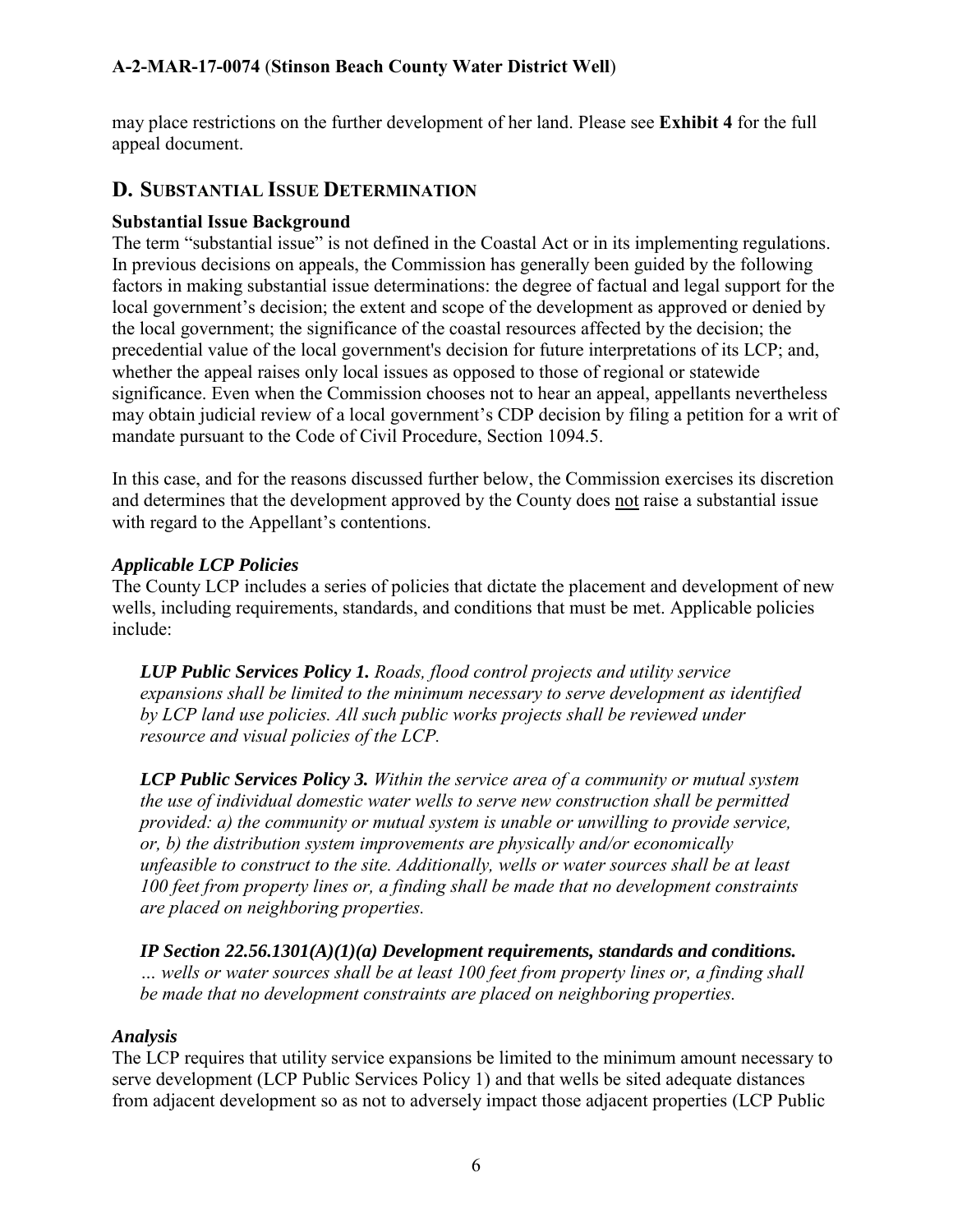Services Policy 3 and IP Section 22.56.1301(A)(1)(a)). The Appellant contends the Countyapproved well does not meet the LCP provisions regarding siting new wells because the well location will place new development constraints on the Appellant's property. Specifically, the Appellant alleges that because the area within 100 feet of the well extends onto her property for a distance of 66 feet, that this will place "an encumbrance on the uses" allowed on her land. As indicated above, the LCP requires wells be sited at least 100 feet from adjacent property lines, or that in the alternative, a finding be made that the siting of the well closer than that distance will not place development constraints on neighboring properties.

The County found that the proposed new well would be in conformance with the Public Services Policy 1, which requires that new utility services be limited to the minimum necessary, because the proposed well is being built to serve as a replacement source during drought or dry seasons or to meet peak demand of already-existing housing stock in Stinson Beach (the Water District currently serves some 731 water user as of 2016). The proposed well would serve to meet water needs in the District when the water supply is limited both because of drought/dry season, and in peak demand, including due to tourism to the area. This new water source is not being proposed to serve expanded or new residential development in Stinson and will provide just enough increased capacity to meet peak demands during water-limited seasons, and is therefore consistent with LCP policies that guide the allowance of new utilities such as wells.

Regarding the LCP requirement that new wells be sited at least 100 feet from property lines or found to not further constrain development on neighboring properties, the County made a finding that despite the proposed well's location within 34 feet of the adjacent property line (that of the Appellant), potential development on the Appellant's property would not be further constrained by the presence of the well. The portion of the Appellant's property that the 100 foot distance from the well extends into is steeply sloped and heavily vegetated, and as a result independently limits what could appropriately be developed there consistent with the LCP. The well does not introduce a new development constraint on the Appellant's property that is not already there now. The County's findings focused on the Appellant's ability to develop well and/or septic systems within the buffer (because there are LCP policies about keeping such well and septic development 100 feet from existing wells), and the findings stated that since the Appellant's property is already served by Stinson Beach County Water District for sewer and water, there would be no need (or any ability given site constraints) to place new well or septic in that area. The Appellant also alleges that her ability to graze horses or goats within the 66-foot area on her property could be compromised. The County did not make explicit findings regarding the effects of the well on potential grazing in their action before, but in a letter (dated January 5, 2018 see **Exhibit 6**) sent to Coastal Commission staff after the appeal was filed, the County did more broadly discuss the Appellant's development potential on her parcel adjacent to the well per the County's action.

Specifically, the letter states that the County believes that any constraints on development on the Appellant's parcel are due to natural conditions, and locating the well at the proposed location would not further constrain the Appellant's development potential through reduction in lot size or restrictions due to the proposed well's proximity. In support of such a finding, the LCP does not seem to provide any on-point policy that would prohibit the Appellant from developing the portion of her property within the 100-foot well buffer, beyond those constraints that were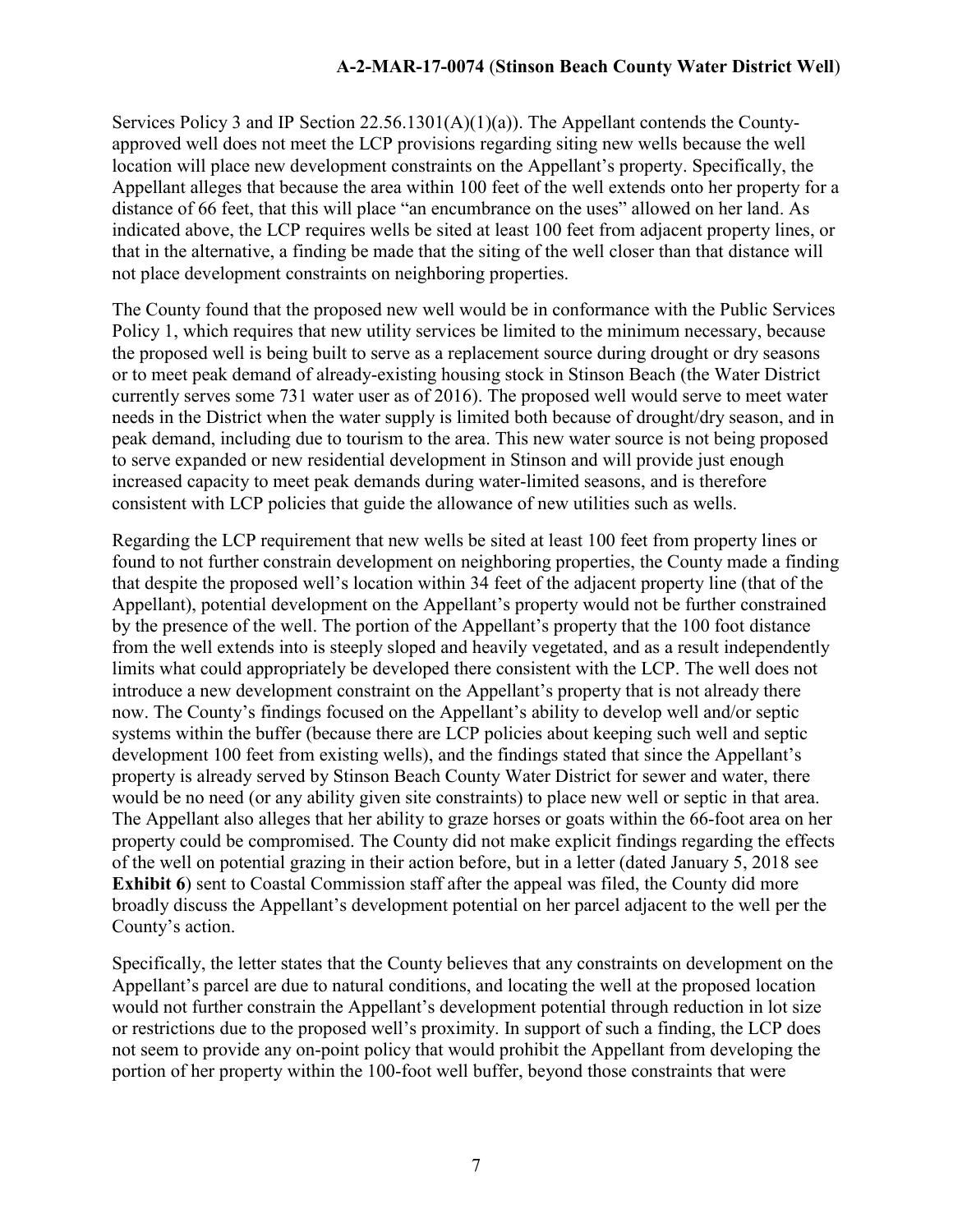already present due to steep slopes and/or presence of other natural features such as vegetation and drainages.

When considering a project that has been appealed to it, the Commission must first determine whether the appeal of the approved development raises a substantial issue of LCP conformity, such that the Commission should assert jurisdiction over a de novo CDP application for such development. As described above, the Commission has been guided in its decision of whether the issues raised in a given case are "substantial" by the following five factors: the degree of factual and legal support for the local government's decision; the extent and scope of the development as approved or denied by the local government; the significance of the coastal resources affected by the decision; the precedential value of the local government's decision for future interpretations of its LCP; and, whether the appeal raises only local issues as opposed to those of regional or statewide significance. In this case, these five factors, considered together, support a conclusion that this project does not raise a substantial issue of LCP conformance.

First, the County provided sufficient factual and legal support for its decision. Specifically, the County's approval appropriately considers the general requirements applicable to new proposed utilities such as a new water well, and the approved project's conditions are designed to ensure consistency with these provisions. Although the County's findings on this point were more implicit than explicit with respect to other than wells and septic development, the outcome of the County's action would not further constrain the Appellant's development potential beyond the already-existing natural site constraints. In addition, the County has confirmed this to be the case in relation to their action via a letter dated January 5, 2018 (**Exhibit 6**) that makes clear that at hearings regarding this development, the Deputy Zoning Administrator explored and publicly stated that the new well did not place any development constraints on the Appellant's property, and the letter further assures that the approval of the well does not prohibit future development on the Appellant's property, and clarified that this action did not represent a reduction of lot area or create any kind of deed restriction/easement on the Appellant's property. The County's letter concludes that its action placed no further development constraints on the Appellant's parcel beyond the physical constraints (steep slopes) that already existed prior to this well decision. Thus, there is adequate factual and legal support for the County's decision.

Second, the extent and scope of the approved development is fairly minor. The proposed well will be installed at the site of an already-existing test well. Once installed, the well will look no different than the already-existing conditions at the site. In addition, the proposed well will not allow for expanded or increased development in the Stinson Beach area because it is proposed to serve already existing connections, particularly during water limited/peak demand periods. Finally, the proposed well fits well within the surrounding Water District development.

Third, the significance of the coastal resources affected by the project is less than significant as the impacts to surrounding development will be negligible, as discussed above, since the proposed well will not impact any coastal resources. Furthermore, the approved well is designed and proposed to only draw enough water to provide reliability during water-limited or peak demand time, and the project is expected by the County to have no or negligible impacts to coastal resources.

Fourth, the approved project does not present an adverse precedent for future interpretations of the LCP, as the potential impacts asserted by the Appellant are specific and limited to her one